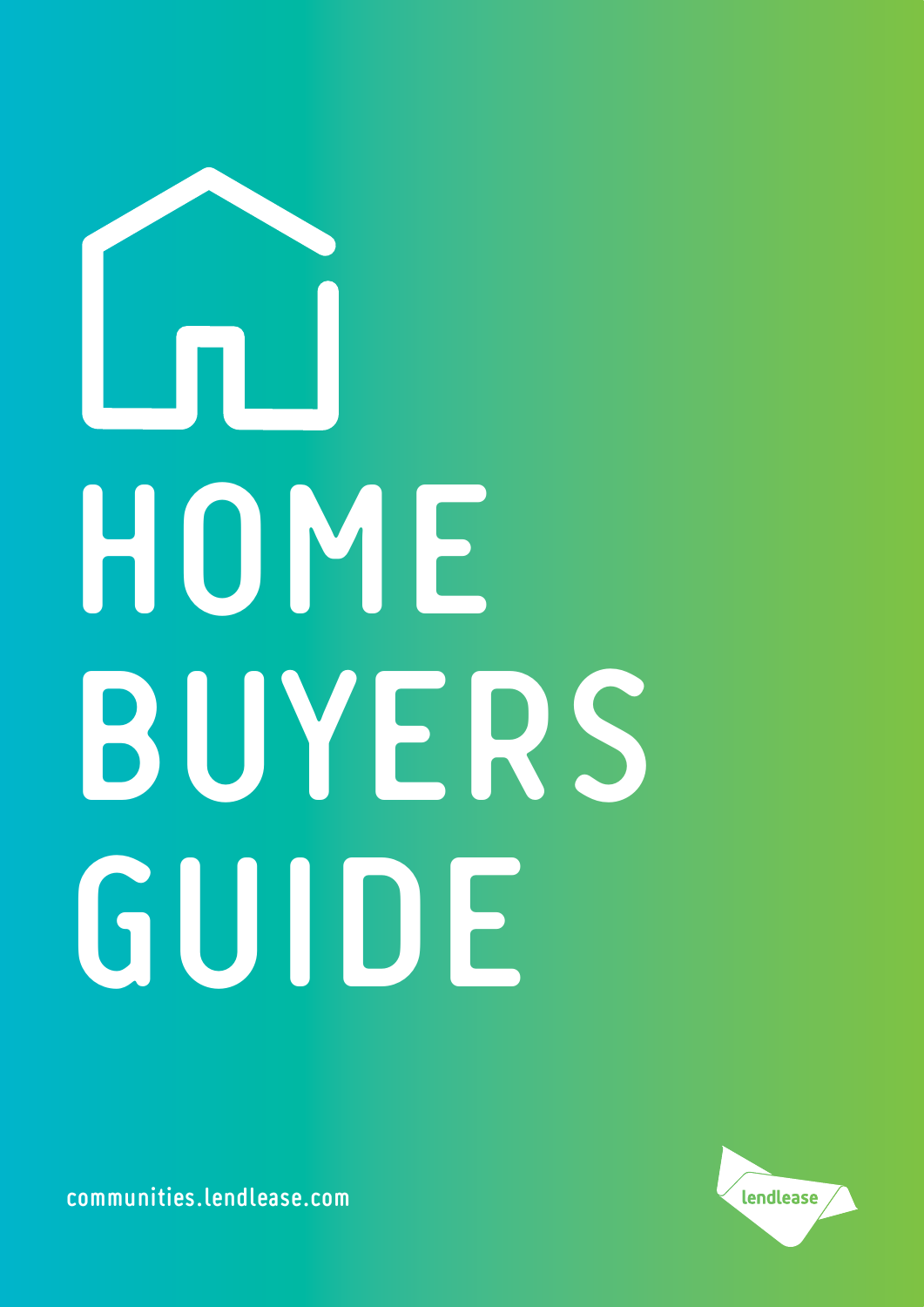## **Congratulations!**

Congratulations on deciding to make the move to a Lendlease community. Lendlease is committed to creating the best places for you and your family.

This guide has been designed to help ease you through the required steps from paying your initial deposit, right through to becoming a resident. This is an exciting time for you and we look forward to seeing your new home take shape and meeting you at one of our community events in the near future. Should you require any further information or assistance at any stage, please do not hesitate to contact a member of the Lendlease team.

## **Seeking Advice**

This home buyers guide should be read as a guide only. While every effort has been made to ensure the information contained within this guide is correct, Lendlease does not warrant the accuracy of this guide. The contents of the guide are subject to change without notice.

We recommend that you seek legal advice before entering into any contract to buy. This guide does not form part of the terms and conditions of any contract that you may sign.

Before making the final decision to buy, we suggest that you also speak with a home loan advisor to understand your options. They can guide you on your borrowing capacity, an estimate of home loan repayments and the type of loan that best suits your individual needs.





| ee ways to move in            |    |
|-------------------------------|----|
| ing your deposit              | 6  |
| ning your contract            | 9  |
| ping you in the loop!         | 10 |
| d registration and settlement | 13 |
| ign approval                  | 14 |
| าstruction                    | 16 |
| lcome to your home            | 19 |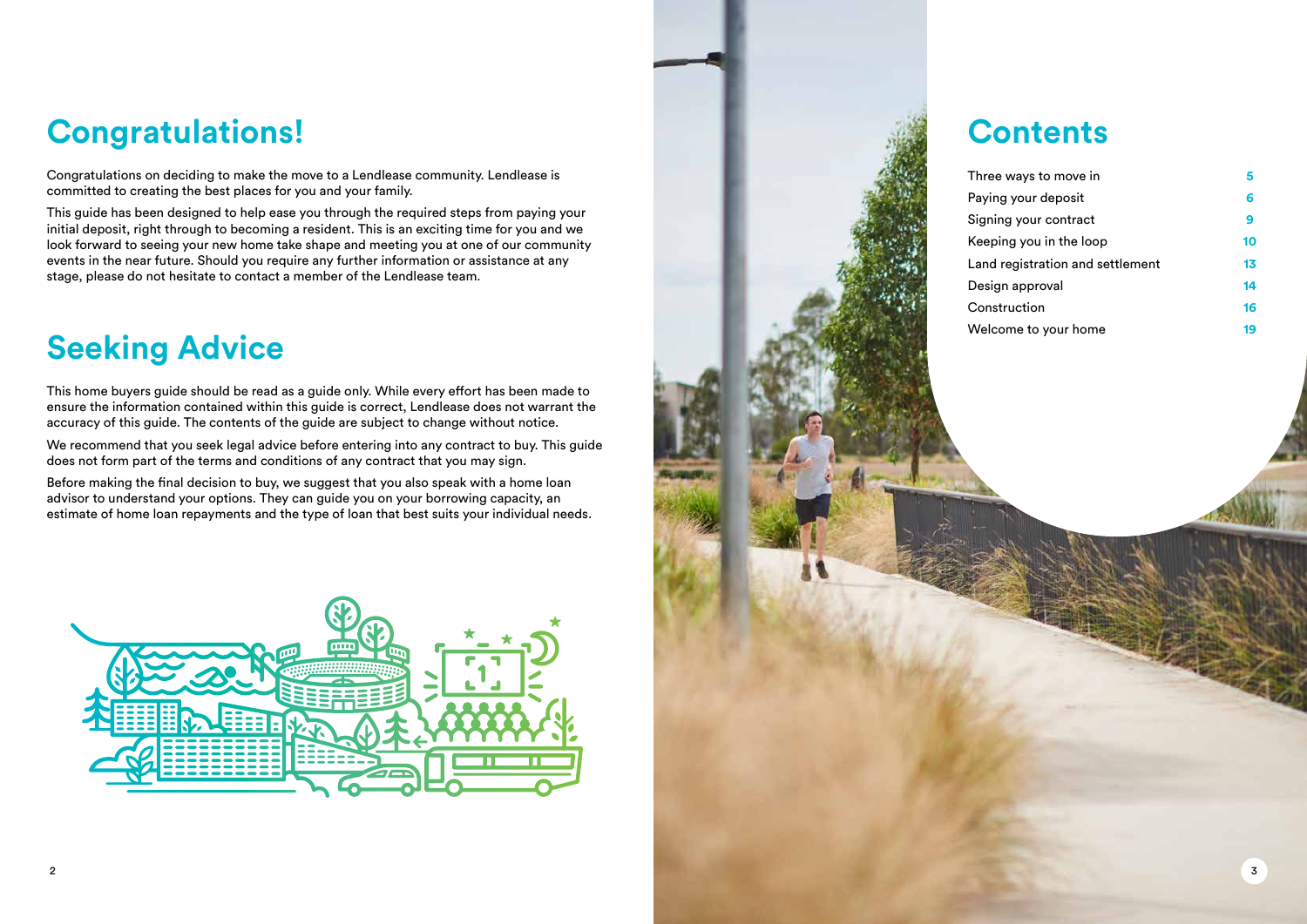#### **Three ways to move in**

Once you've decided to move, you need to decide which buying or building option suits you. At this stage you will also need to decide on the most appropriate finance option for your purchase and make a formal loan application to a lender.

There are three ways in which you can move to a Lendlease community.

#### **Buy a block of land and build**

This is the most flexible option, where you choose your own builder and home design. You can select from one of the builders featured in a Lendlease Display Village or any builder of your choice. If you choose to buy land and build and you are ready to buy, you are encouraged to register for the next land release. By registering on our database, you will be among the first to know about new land releases.

#### **Buy a home and land package**

Here, a builder has already secured the land and prepared a house design that's suited specifically to that block. Lendlease then sells the house and land package on behalf of the builder. With this type of purchase, you will typically enter into two contracts; one with Lendlease to buy the land and another contract with the builder to build the house. Where possible you can change finishes inside and out, but not the floor plan. This can make the process simpler by giving you a head start towards planning your new home and reducing the number of decisions you need to make.

#### **Buy a brand new home**

1<br>2<br>2<br>3<br>3

Sometimes referred to as Turn Key packages, brand new homes can be sold before the build begins, during construction or once they are finished. Lendlease sells a range of brand new homes on behalf of builders that come complete with everything you need to move straight in. If you're looking for a brand new home, want a no-fuss option and would like to move in quickly, this option could be for you.



4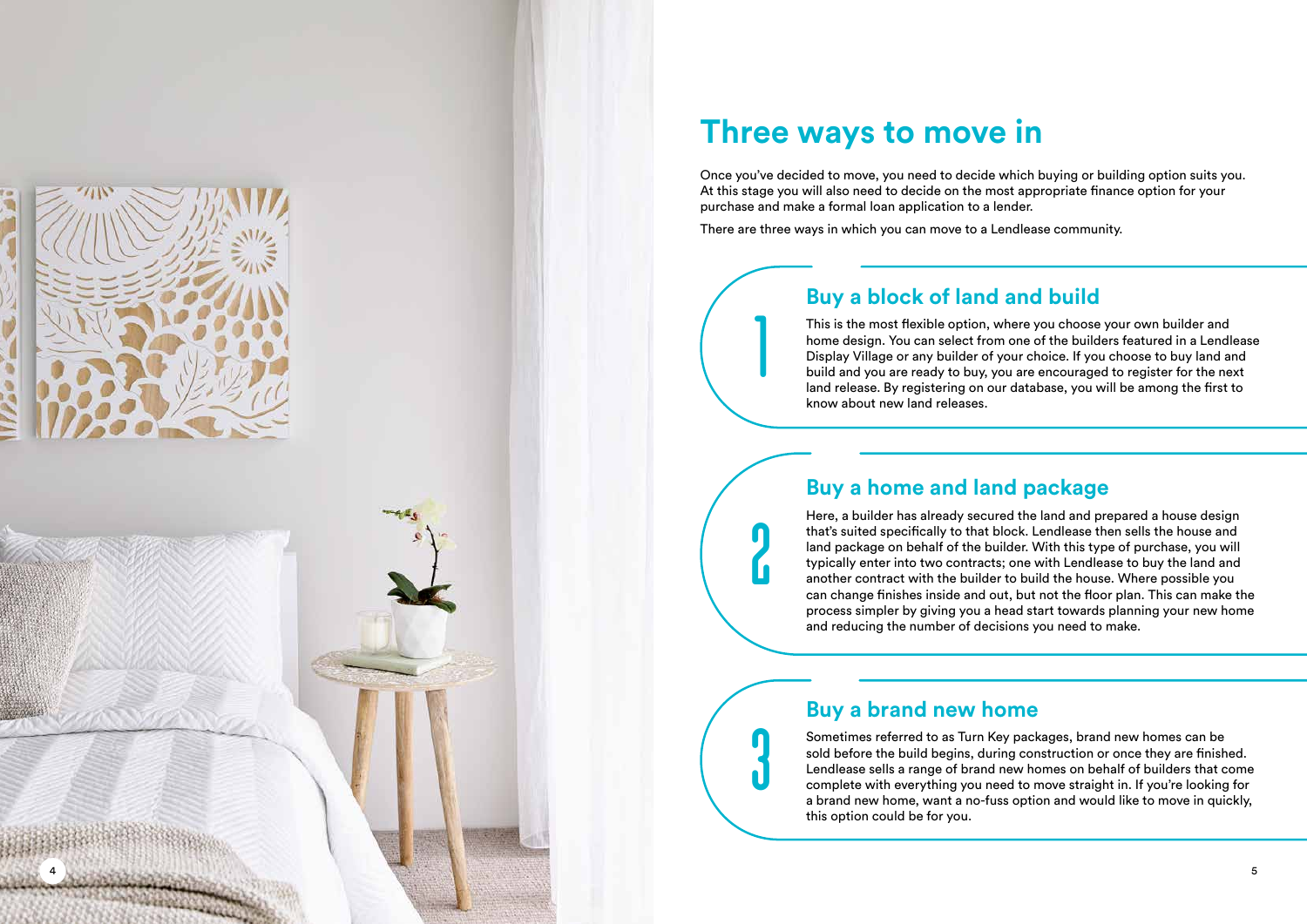## **Paying your deposit**

Below is a general guide on how to pay a holding deposit. The process differs slightly depending on what you're buying.

> Initial holding deposit of 3% of the land contract price will be requested. An acknowledgement receipt will be provided at the time of payment.

If you decide not to proceed with the purchase or you're unable to meet finance conditions, you will need to notify us in writing within the five days of the cooling-off period. You will receive a refund for the full deposit by cheque within 21 working days of receiving your written notice of cancellation.

1

2

#### **General fees**

Keep in mind that there are fees involved in buying a house, including government stamp duty, property searches, legal fees, mortgage insurance and loan application fees. You can get an indication of these fees by talking to a home loan advisor who can help you understand if there are any additional costs you need to know about.

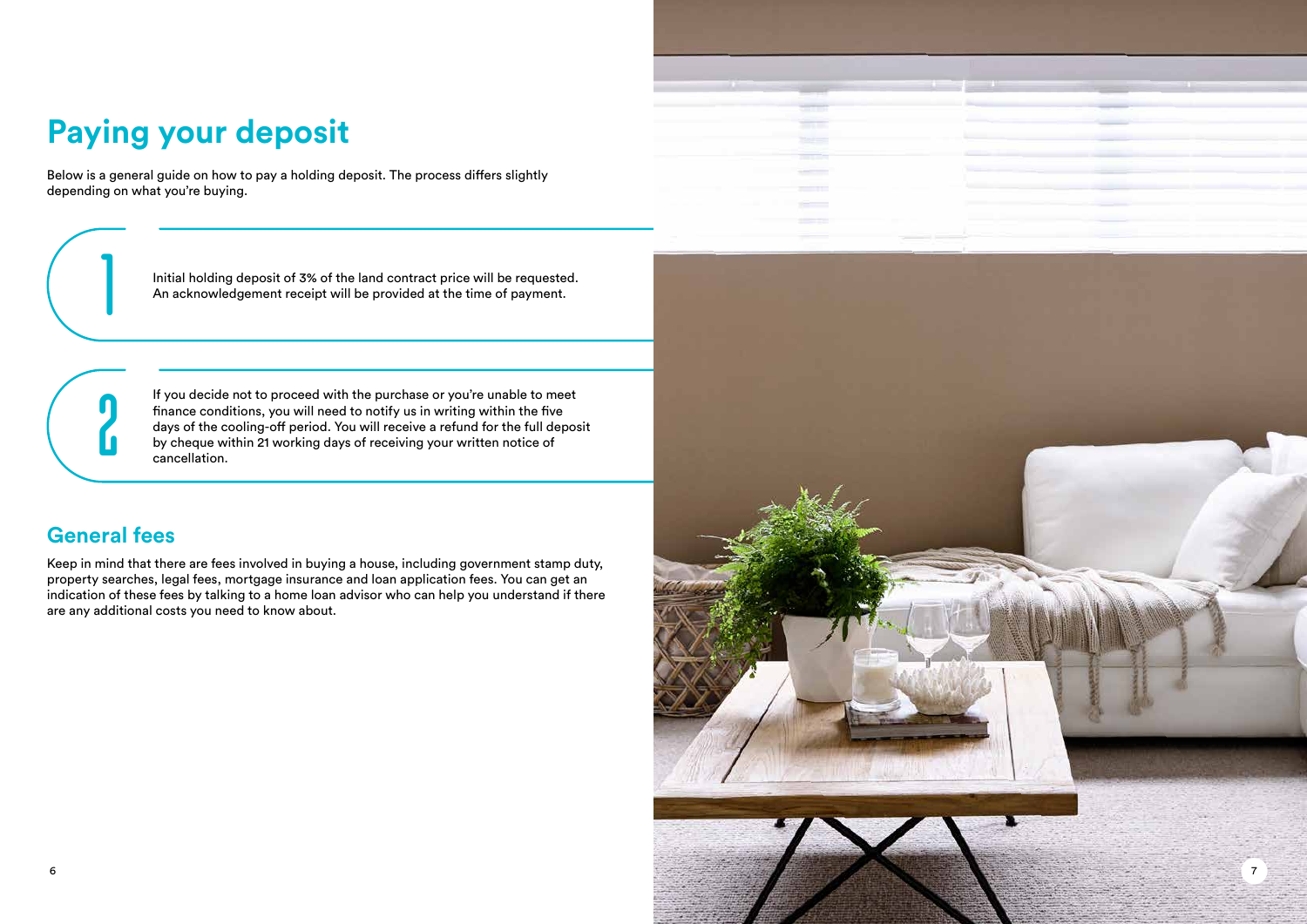## **Signing your contract**

Before signing, we recommend you seek advice from your solicitor or conveyancer.

- $\checkmark$  Telephone number
- Email address

 $\sqrt{\phantom{a}}$  Fax number

Please bring your driver's license or photo identification so that we can take a photocopy and ensure that your full and correct name is included

The original contract will be sent directly to your nominated solicitor or conveyancer. Your contract will be subject to a five business day 'cooling off' period before it becomes unconditional. Any requests to extend the cooling off period must be made in writing by your solicitor or conveyancer directly



| ease provide us with the details of your |
|------------------------------------------|
| ncer, including                          |

Your lender will also need a fully executed copy of the contract from your solicitor so that they can finalise your loan approval. Please keep your Sales Consultant informed of the progress of your finance approval and let them

Once your finance is approved by the lender and the conditions of your contract are met, your contract becomes 'unconditional'. This means you're able to proceed with the contract and your solicitor should inform

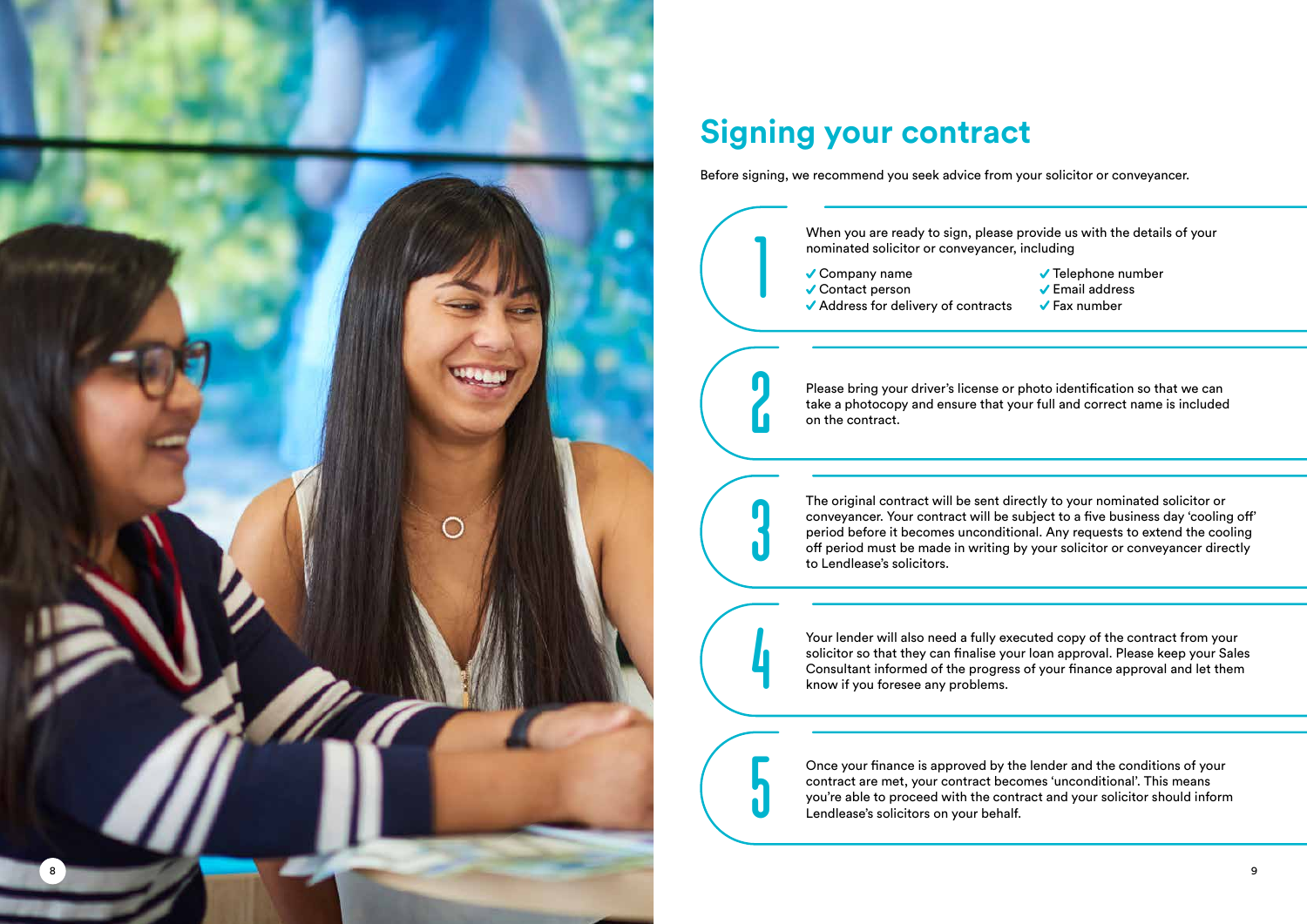## **Keeping you in the loop**

The time between when you sign your contact and settlement can vary. We'll send you regular updates to let you know how things are progressing with the registration of your land.

During this time, we'll also keep you informed about what's happening at your new community and encourage your to get involved by attending any community events and activities.

lendlease

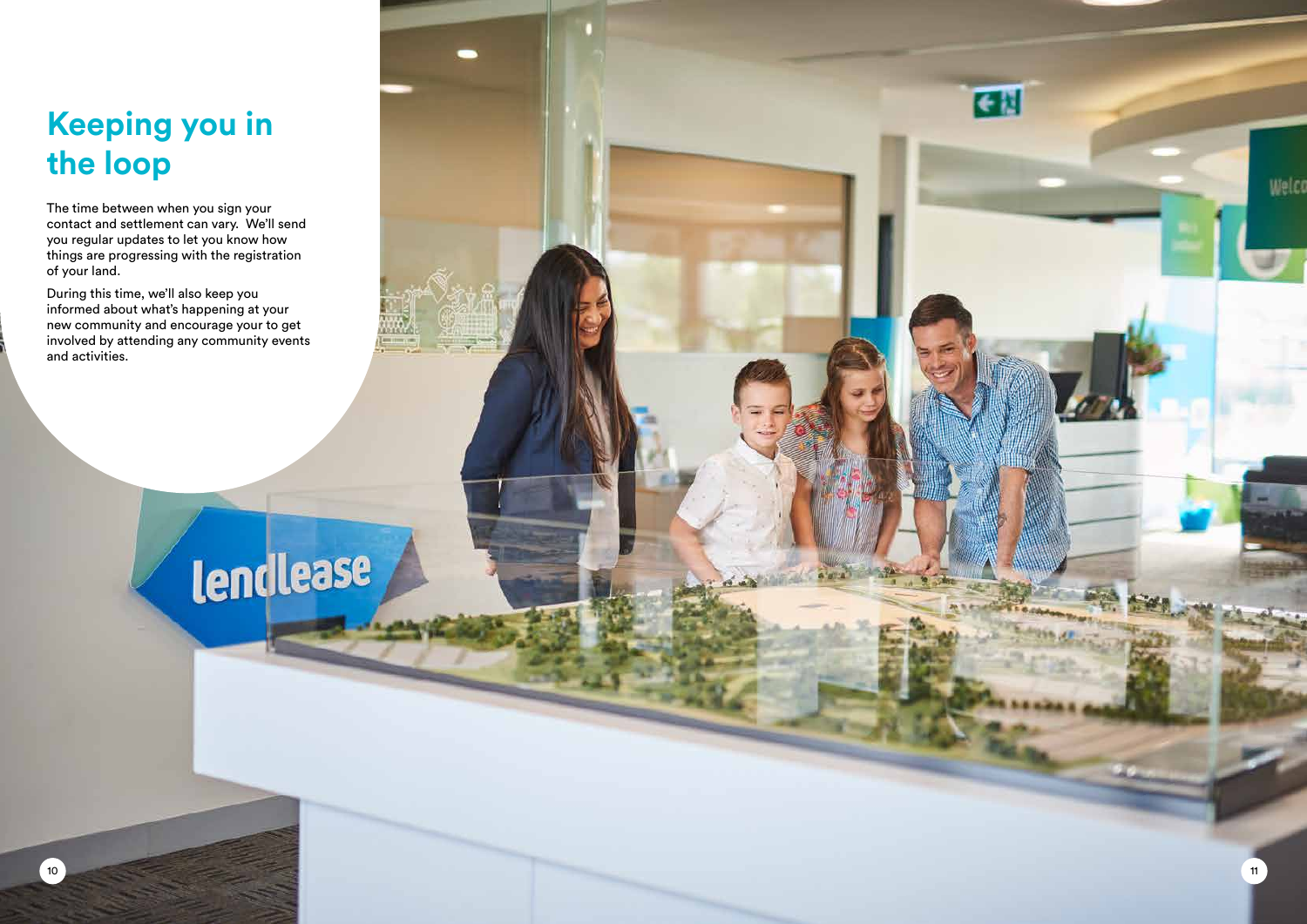## **Land registration and settlement**

Make sure you put your settlement date in your diary!

Once all the relevant mortgage documents are signed, the land title will be transferred into your name.

If you have already signed a building contract, you will start paying progress payments to your builder (as set out in the building contract) once your land is registered and settled.



If your land is unregistered, settlement will occur within 14 days of registration. Most of the land in a Lendlease community is sold 'off the plan' as unregistered land, which means you are securing your block before it is built and serviced. Once the land is ready to build on, Lendlease registers the individual lots with the government. Your solicitor or conveyancer will be notified in writing once the land is registered.

10

If your block of land is already registered, settlement will occur within 28 days of the contract date. On the settlement day, you need to pay the remaining balance of the purchase price of your land. To avoid any disappointing delays, speak with your Home Loan Advisor to make sure that funds are available from your lender before your settlement date.

1

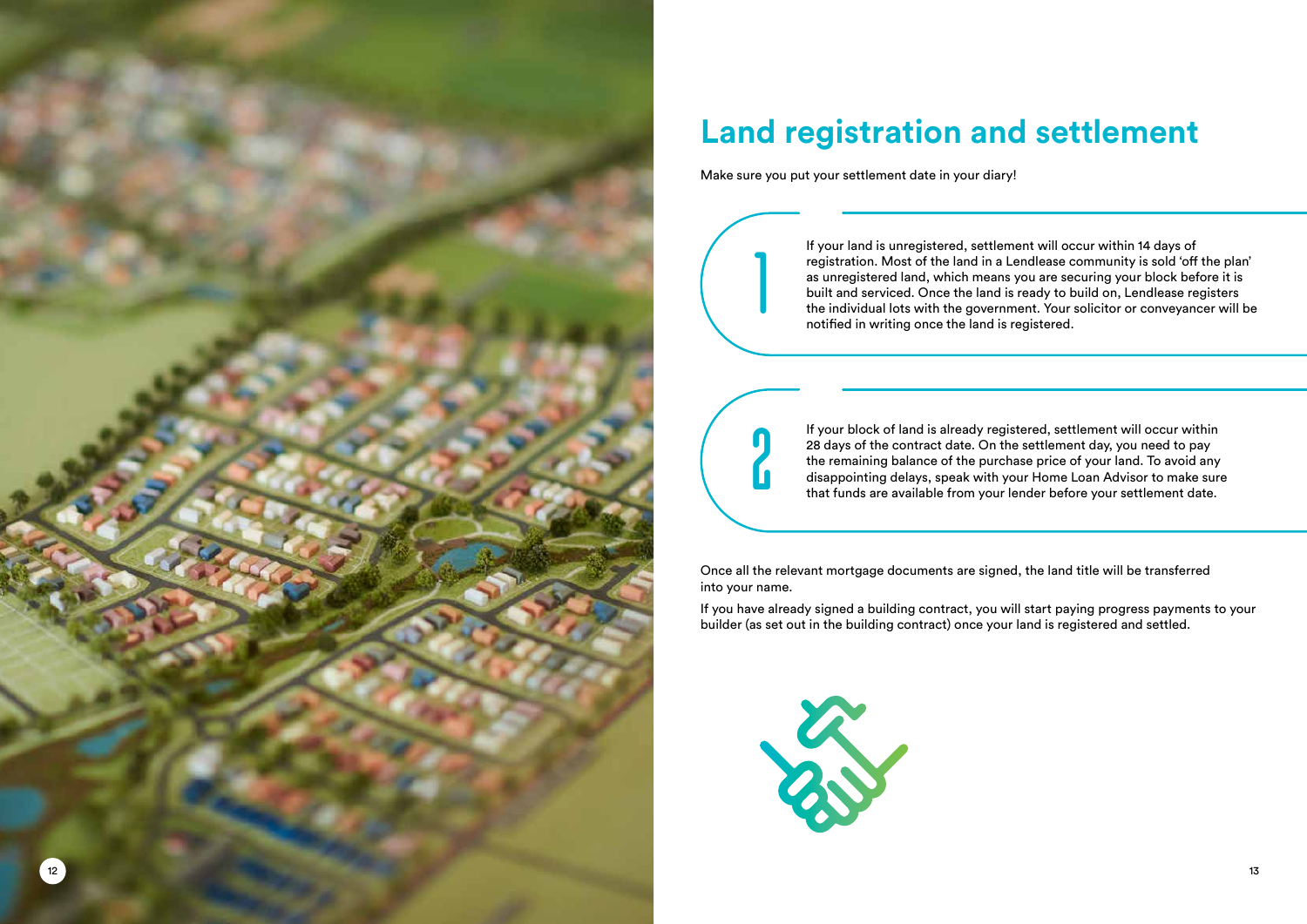## **Design Approval**

We have developed a range of design guidelines that aim to protect your investment by ensuring that homes are built to a consistent standard in a Lendlease communities.

All homes must comply with the design guidelines (or covenants) and your builder will need to obtain design approval from Lendlease prior to applying for development consent from the Council or a Private Certifier.

Some house and land packages and spec homes may already meet the Lendlease design guidelines, but generally the builder will need to submit your plans for approval.

Your builder or designer will assist you with the preparation of your application, so please ask us for a copy of the design guidelines that you can pass onto them. The Design Guidelines contain everything you need to obtain approval from Lendlease, including the:

Application form for design approval

Drawing and document checklist

Lendlease aims to assess all applications within ten working days of lodgement. Our Design Coordinator will provide approval in writing and return a stamped copy of your reviewed home design. Your plans will then be ready for submission to the Council or a Private Certifier for assessment.



#### **How to submit your application for design approval**

Your builder is encouraged to submit your plans online through the Lendlease Builder Hub or via email to the relevant community email address. If your builder does not have access to the Builder Hub, please advise them to contact the relevant Lendlease community.

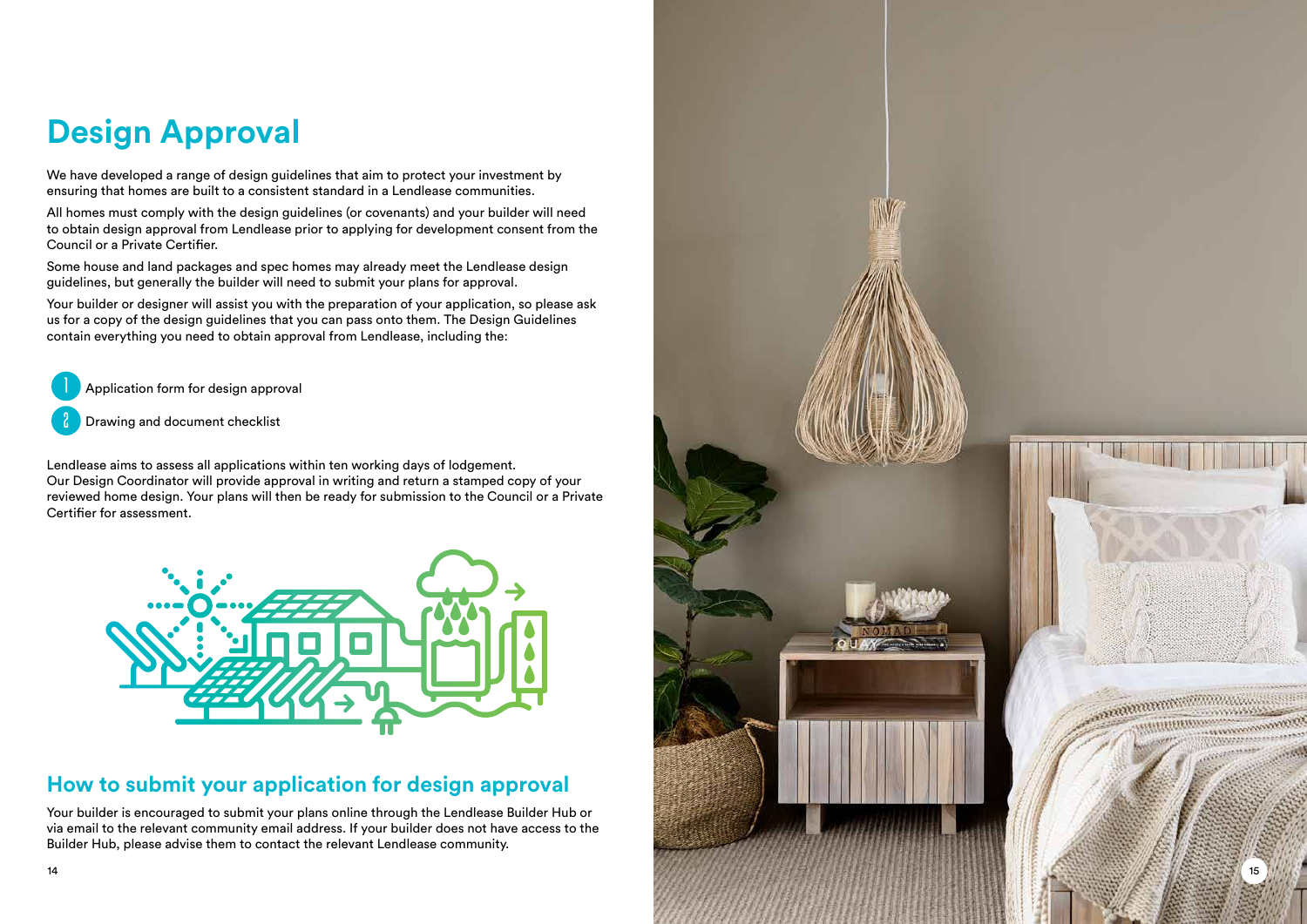#### **How to make safety a priority during construction**

- Safety is very important during the construction process. Your builder must comply with workplace health and safety regulations, and they'll let you know when it is safe to go on—site. It's important that you don't take a sneak peek during construction without your builder present.
- Keep your block of land fenced to an adequate standard (acceptable to the Council) as soon as you settle. This will help prevent illegal dumping of rubbish soil and building materials and restrict access to the building site while your home is under construction.
- Keep your block clear of excessive weeds and rubbish.
- Store excavation material, rubbish and builder's waste in a covered bin.
- Keep the street adjoining your block of land clean at all times.

#### **How to keep your neighbours happy**

Please remind your builder to try and minimise disruption to neighbouring residents, particularly those who have already moved in, by:

- Ensuring the timely completion of your new home, driveway and fencing within 24 months of settlement.
- Minimising noise and adhering to any restrictions set out by the Council.
- Avoiding the use of adjoining lots, verges and streets to store building or excavation materials or vehicles.
- Disposing of rubbish or builder's waste in a covered bin. Dumping on adjoining lots or in public spaces is not permitted.
- Keeping streets clean at all times and clear of building materials, waste and construction vehicles.
- Landscaping all garden areas in public view (including the front verge) within 6 months of moving in.



## **Construction**

Now that your block of land is registered and your plans are approved by Lendlease, your builder can submit them to Council or a Private Certifier. Once approved, construction of your new home can commence. Your builder should keep in regular contact with you during the build, but you can always contact us if you have any questions.

Most builders require progress payments to be made at various stages while your home is under construction. These stages are usually:



Your builder will invoice you at the completion of each stage and your lender or broker can help you arrange these payments.

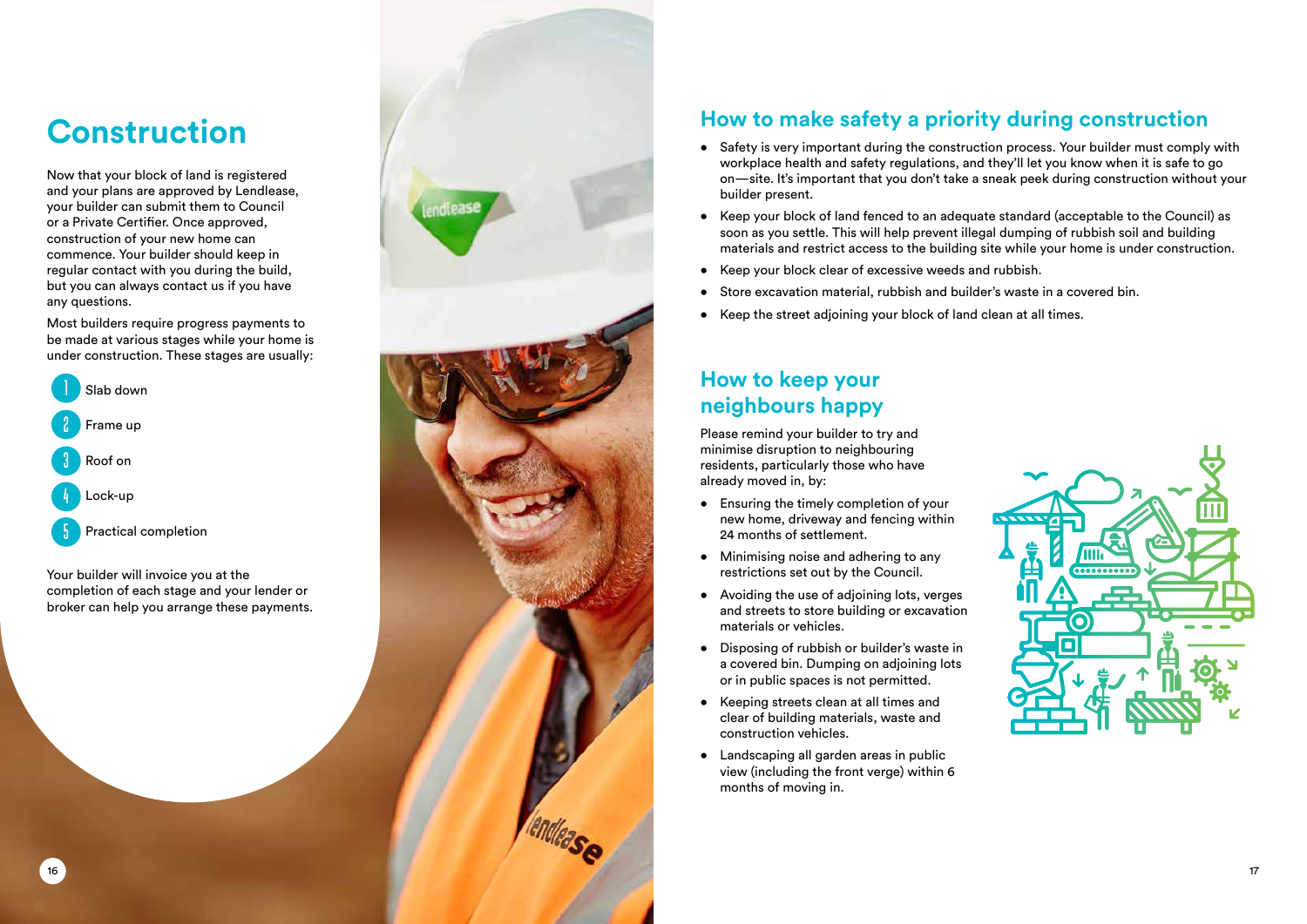## **Welcome to your home**

Your home is now ready, and it's time to move in. At Lendlease, we know that moving into your new home is exciting, and we want to make your welcome memorable, so here are a few things we suggest you do:

Let Lendlease know that you have moved in.

2 Update your contact details on our database including your new address, phone number and email address so that we can stay in touch.



**3** Register for the next community<br>welcome event where you can m welcome event where you can meet your neighbours.

Ask about joining a community group.

#### **Maintain your streetscape**

Don't forget that now is a good time to be thinking about your front yard landscaping.

Your front garden and nature strip will help create an attractive streetscape and will need to be completed within six months of moving in.